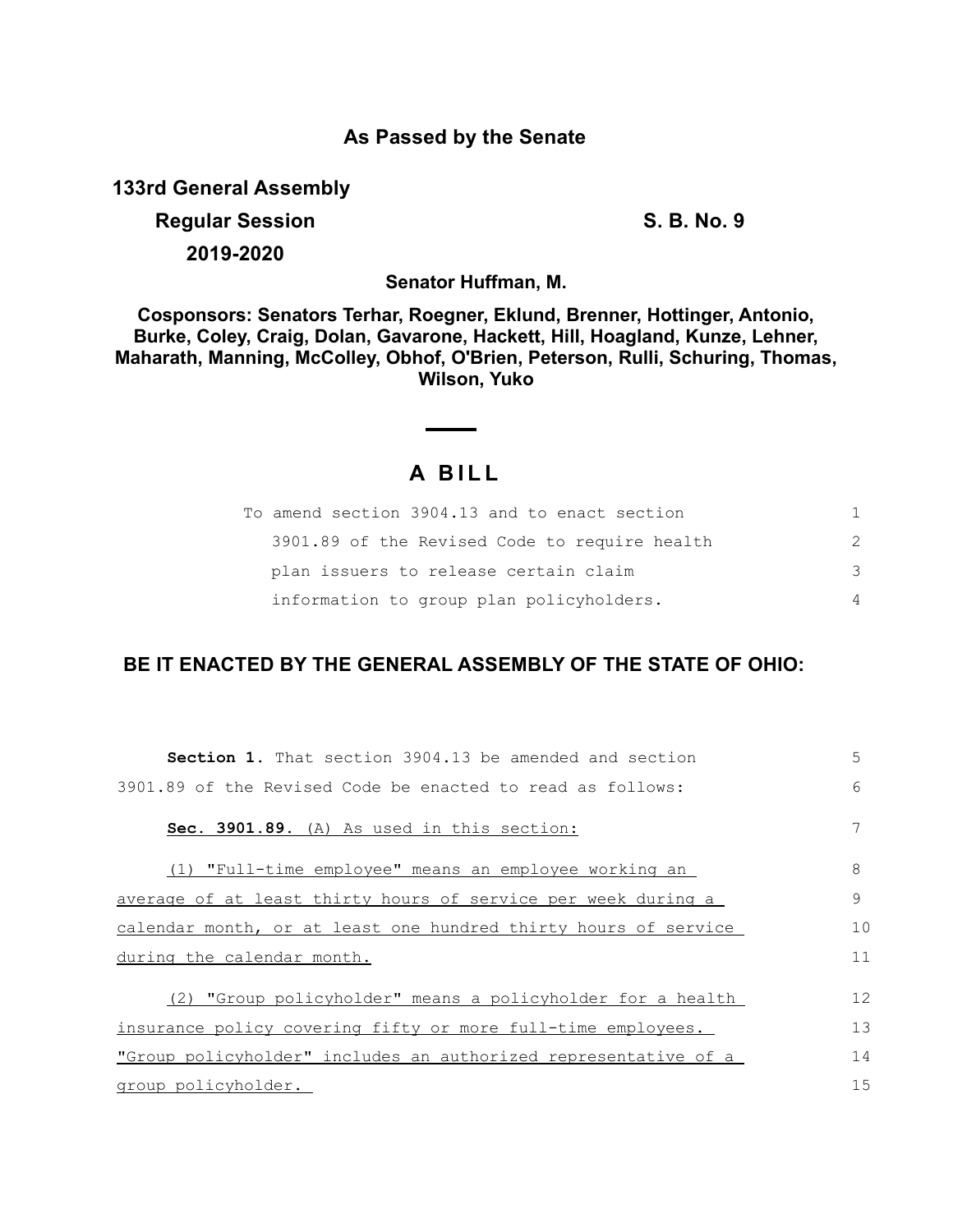| (3) "Health plan issuer" has the same meaning as in                  | 16 |
|----------------------------------------------------------------------|----|
| section 3922.01 of the Revised Code.                                 | 17 |
| (B) (1) (a) A health plan issuer shall, upon request,                | 18 |
| release to each group policyholder monthly claims data and shall     | 19 |
| provide this data within thirty business days of receipt of the      | 20 |
| request.                                                             | 21 |
| (b) A health plan issuer shall not be required to release            | 22 |
| claims information as required in division $(B)$ $(1)$ $(a)$ of this | 23 |
| section more than once per calendar year per group policyholder.     | 24 |
| (2) The data released shall include all of the following             | 25 |
| with regard to the policy in question for the policy period          | 26 |
| immediately preceding or the current policy period, as requested     | 27 |
| by the policyholder:                                                 | 28 |
| (a) The net claims paid or incurred by month;                        | 29 |
| (b) (i) If the group policyholder is an employer, the                | 30 |
| monthly enrollment data by employee only, employee and spouse,       | 31 |
| <u>and employee and family;</u>                                      | 32 |
| (ii) If the group policyholder is not an employer, the               | 33 |
| monthly enrollment data shall be provided and organized in a         | 34 |
| relevant manner.                                                     | 35 |
| (c) Monthly prescription claims information;                         | 36 |
| (d) Paid claims over thirty thousand dollars, including              | 37 |
| claim identifier other than name and the date of occurrence, the     | 38 |
| amount paid toward each claim, and claimant health condition or      | 39 |
| diagnosis.                                                           | 40 |
| (C) A health plan issuer that discloses data or                      | 41 |
| information in compliance with division (B) of this section may      | 42 |
| condition any such disclosure upon the execution of an agreement     | 43 |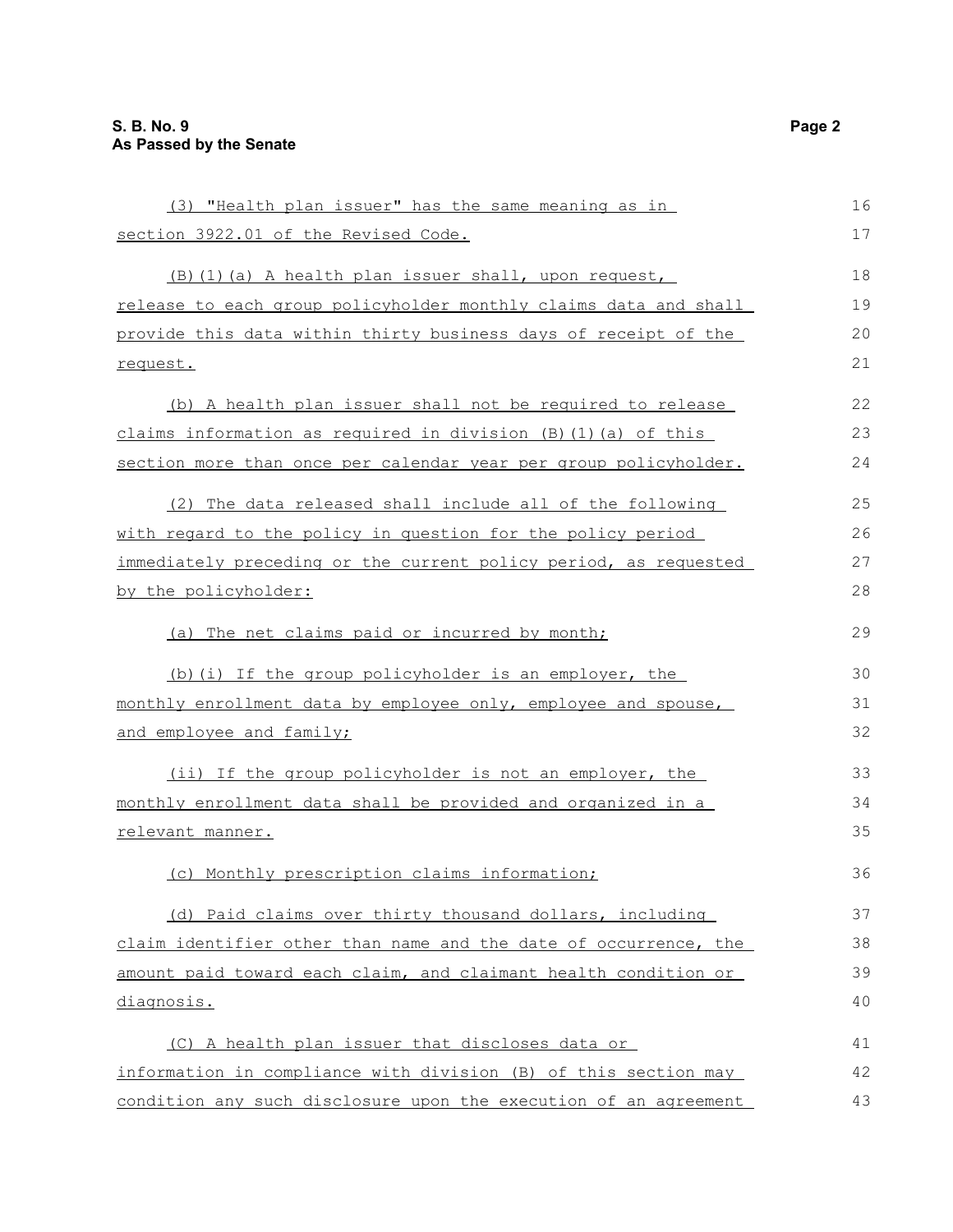| with the policyholder absolving the health plan issuer from      | 44 |
|------------------------------------------------------------------|----|
| civil liability related to the use of such data or information.  | 45 |
| (D) A health plan issuer that provides data or information       | 46 |
| in compliance with division (B) of this section shall be immune  | 47 |
| from civil liability for any acts or omissions of any person's   | 48 |
| subsequent use of such data or information.                      | 49 |
| (E) This section shall not be construed as authorizing the       | 50 |
| disclosure of the identity of a particular individual covered    | 51 |
| under the group policy, nor the disclosure of any covered        | 52 |
| individual's particular health insurance claim, condition, or    | 53 |
| diagnosis, which would violate federal or state law.             | 54 |
| (F) A group policyholder is entitled to receive protected        | 55 |
| health information under this section only after an              | 56 |
| appropriately authorized representative of the group             | 57 |
| policyholder makes to the health plan issuer a certification     | 58 |
| substantially similar to the following:                          | 59 |
| "I hereby certify and have demonstrated that the plan            | 60 |
| documents comply with the requirements of 45 C.F.R. 164.504 (f)  | 61 |
| (2) and that the group policyholder will safeguard and limit the | 62 |
| use and disclosure of protected health information that the      | 63 |
| policyholder may receive from the group health plan to perform   | 64 |
| plan administration functions."                                  | 65 |
| (G) A group policyholder that does not provide the               | 66 |
| certification required in division (F) of this section is not    | 67 |
| entitled to receive the protected health information described   | 68 |
| in division (B) (2) (d) of this section, but is entitled to      | 69 |
| receive a report of claim information that includes the other    | 70 |
| information described under division (B) of this section.        | 71 |
| (H) Committing a series of violations of this section            | 72 |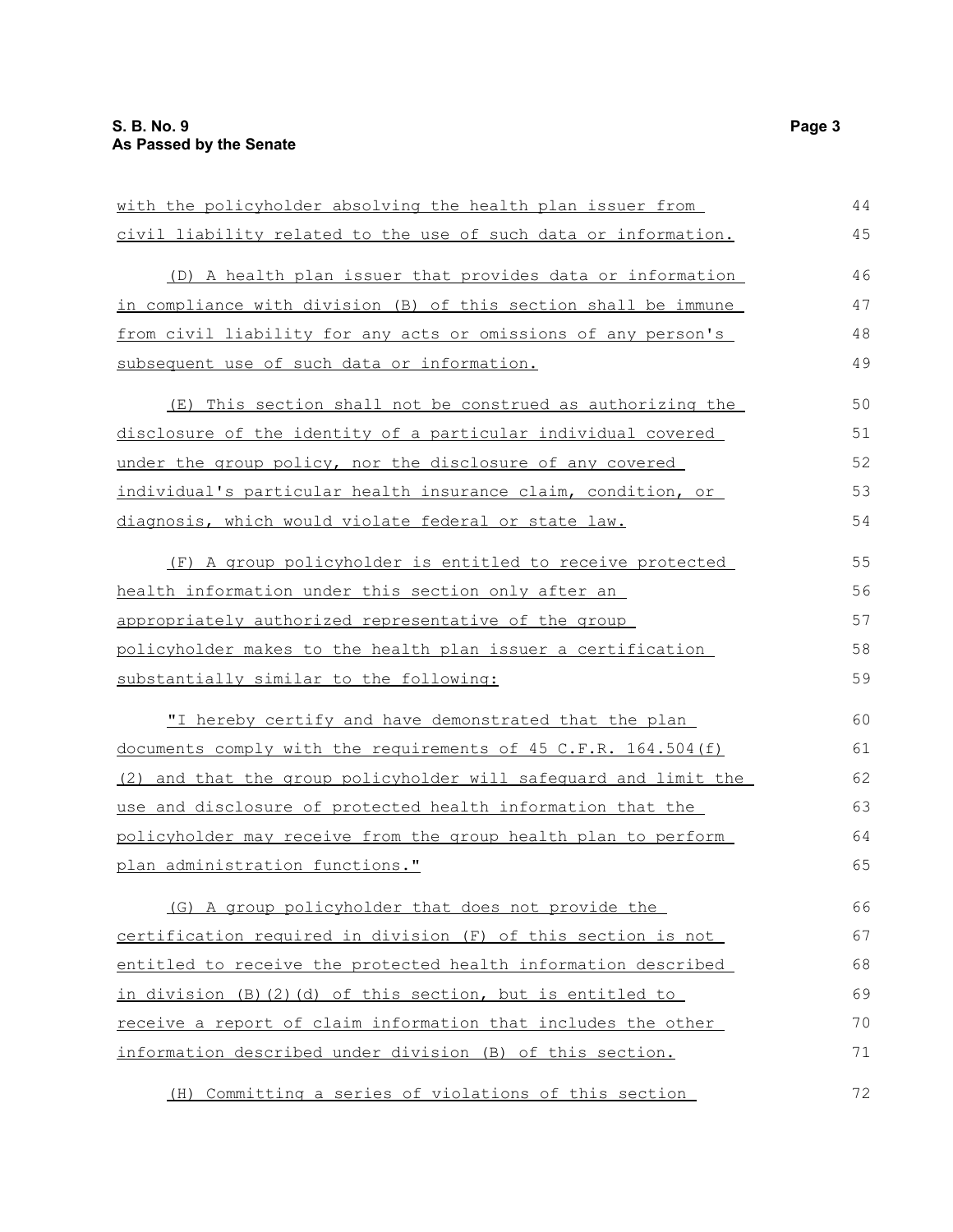| that, taken together, constitute a practice or pattern shall be  | 73  |
|------------------------------------------------------------------|-----|
| considered an unfair or deceptive practice under sections        | 74  |
| 3901.19 to 3901.26 of the Revised Code.                          | 75  |
| (I) Nothing in this section shall be construed as                | 76  |
| prohibiting a health plan issuer from disclosing additional      | 77  |
| claims information beyond what is required by this section.      | 78  |
|                                                                  |     |
| Sec. 3904.13. No insurance institution, agent, or                | 79  |
| insurance support organization shall disclose any personal or    | 80  |
| privileged information about an individual collected or received | 81  |
| in connection with an insurance transaction, unless the          | 82  |
| disclosure is made pursuant to any of the following:             | 83  |
| (A) With the written authorization of the individual,            | 84  |
| provided:                                                        | 85  |
|                                                                  |     |
| (1) If such authorization is submitted by another                | 86  |
| insurance institution, agent, or insurance support organization, | 87  |
| the authorization meets the requirements of section 3904.06 of   | 88  |
| the Revised Code;                                                | 89  |
| (2) If such authorization is submitted by a person other         | 90  |
| than an insurance institution, agent, or insurance support       | 91  |
| organization, the authorization is dated, signed by the          | 92  |
| individual, and obtained one year or less prior to the date a    | 93  |
| disclosure is sought under this division.                        | 94  |
|                                                                  |     |
| (B) To a person other than an insurance institution,             | 95  |
| agent, or insurance support organization, provided such          | 96  |
| disclosure is reasonably necessary for the following reasons:    | 97  |
| (1) To enable such person to perform a business,                 | 98  |
| professional, or insurance function for the disclosing insurance | 99  |
| institution, agent, or insurance support organization, and such  | 100 |
| person agrees not to disclose the information further without    | 101 |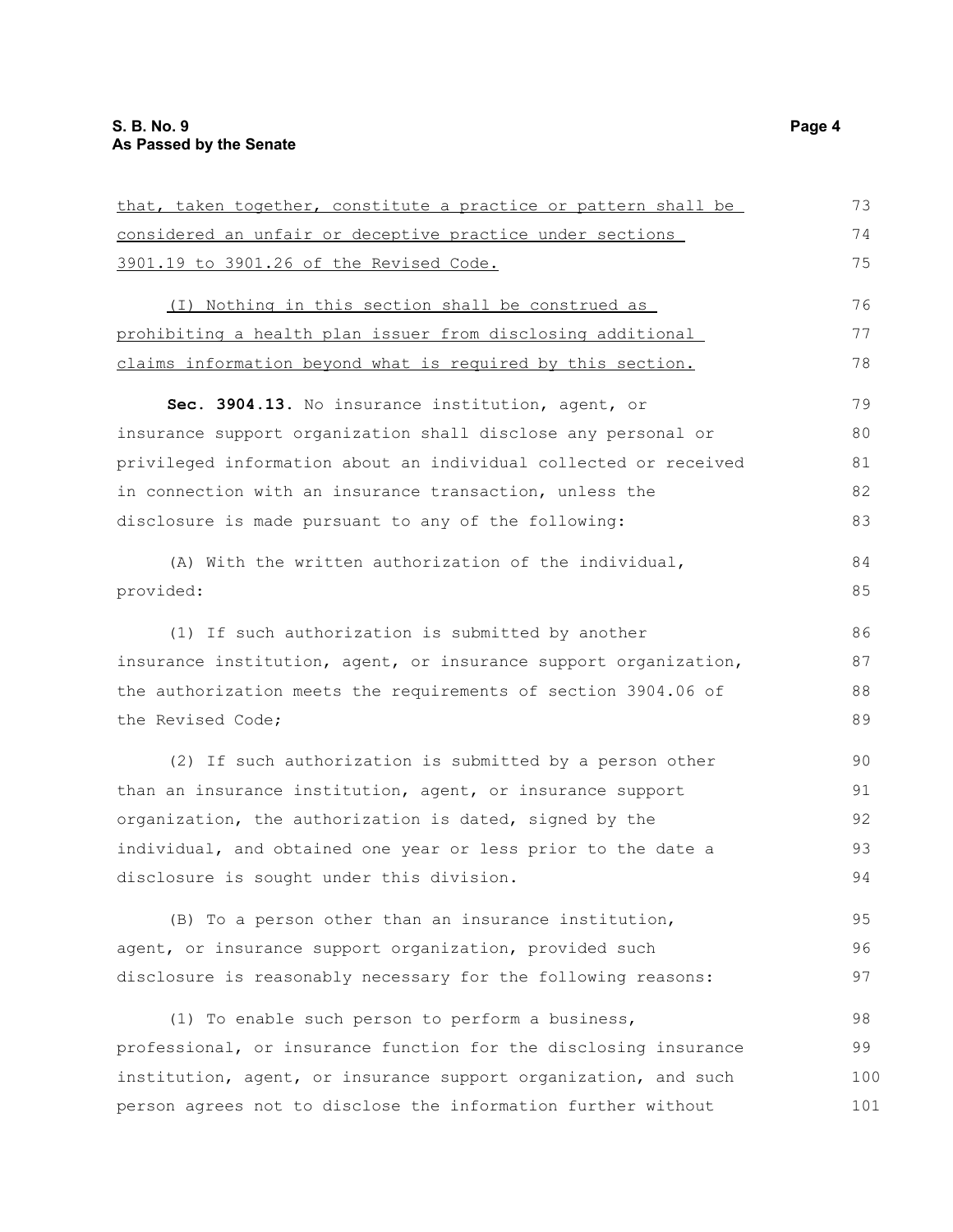| the individual's written authorization unless the further        | 102 |
|------------------------------------------------------------------|-----|
| disclosure either:                                               | 103 |
| (a) Would otherwise be permitted by this section if made         | 104 |
| by an insurance institution, agent, or insurance support         | 105 |
| organization;                                                    | 106 |
| (b) Is reasonably necessary for such person to perform its-      | 107 |
| the person's function for the disclosing insurance institution,  |     |
| agent, or insurance support organization.                        | 109 |
| (2) To enable such person to provide information to the          | 110 |
| disclosing insurance institution, agent, or insurance support    | 111 |
| organization for the purpose of either:                          | 112 |
| (a) Determining an individual's eligibility for an               | 113 |
| insurance benefit or payment;                                    | 114 |
| (b) Detecting or preventing criminal activity, fraud,            | 115 |
| material misrepresentation, or material nondisclosure in         | 116 |
| connection with an insurance transaction.                        | 117 |
| (C) To an insurance institution, agent, insurance support        | 118 |
| organization, or self-insurer, provided the information          | 119 |
| disclosed is limited to that which is reasonably necessary       | 120 |
| either:                                                          | 121 |
| (1) To detect or prevent criminal activity, fraud,               | 122 |
| material misrepresentation, or material nondisclosure in         | 123 |
| connection with insurance transactions;                          | 124 |
| (2) For either the disclosing or receiving insurance             | 125 |
| institution, agent, or insurance support organization to perform | 126 |
| its function in connection with an insurance transaction         | 127 |
| involving the individual.                                        | 128 |
| (D) To a medical care institution or medical professional        | 129 |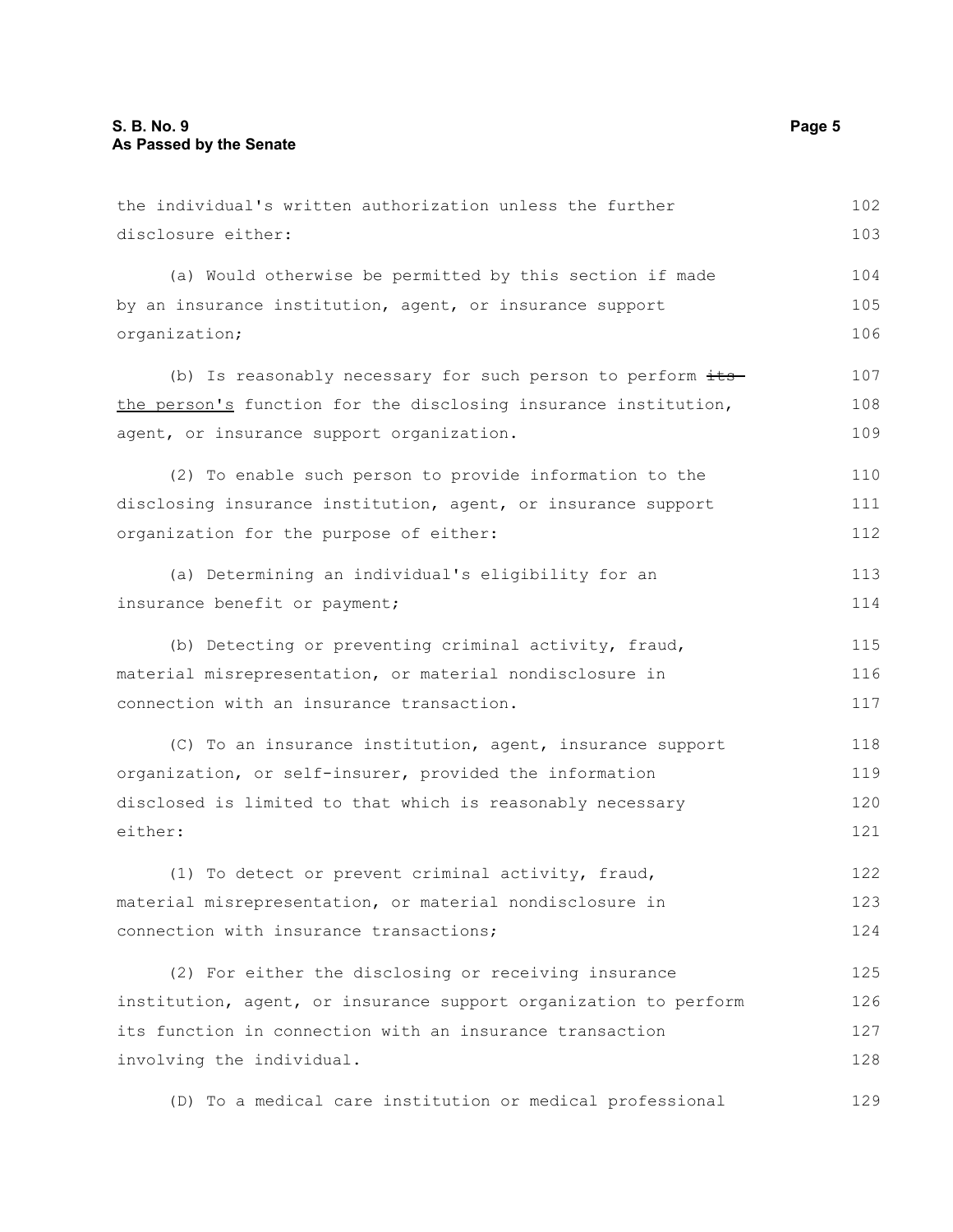#### **S. B. No. 9 Page 6 As Passed by the Senate**

for the purpose of verifying insurance coverage or benefits, informing an individual of a medical problem of which the individual may not be aware, or conducting an operations or services audit to verify the individuals treated by the medical professional or at the medical care institution. However, only such information may be disclosed as is reasonably necessary to accomplish any of the purposes set forth in this division. (E) To an insurance regulatory authority; (F) To a law enforcement or other governmental authority to protect the interests of the insurance institution, agent, or insurance support organization in preventing or prosecuting the perpetration of fraud upon it; or if the insurance institution, agent or insurance support organization reasonably believes that illegal activities have been conducted by the individual; (G) As otherwise permitted or required by law; (H) In response to a facially valid administrative or judicial order, including a search warrant or subpoena; (I) Made for the purpose of conducting actuarial or research studies, provided the following conditions are met: (1) No individual may be identified in any actuarial or research report; (2) Materials allowing the individual to be identified are returned or destroyed as soon as they are no longer needed; (3) The actuarial or research organization agrees not to disclose the information unless the disclosure would otherwise be permitted by this section if made by an insurance institution, agent, or insurance support organization. (J) To a party or representative of a party to a proposed 130 131 132 133 134 135 136 137 138 139 140 141 142 143 144 145 146 147 148 149 150 151 152 153 154 155 156 157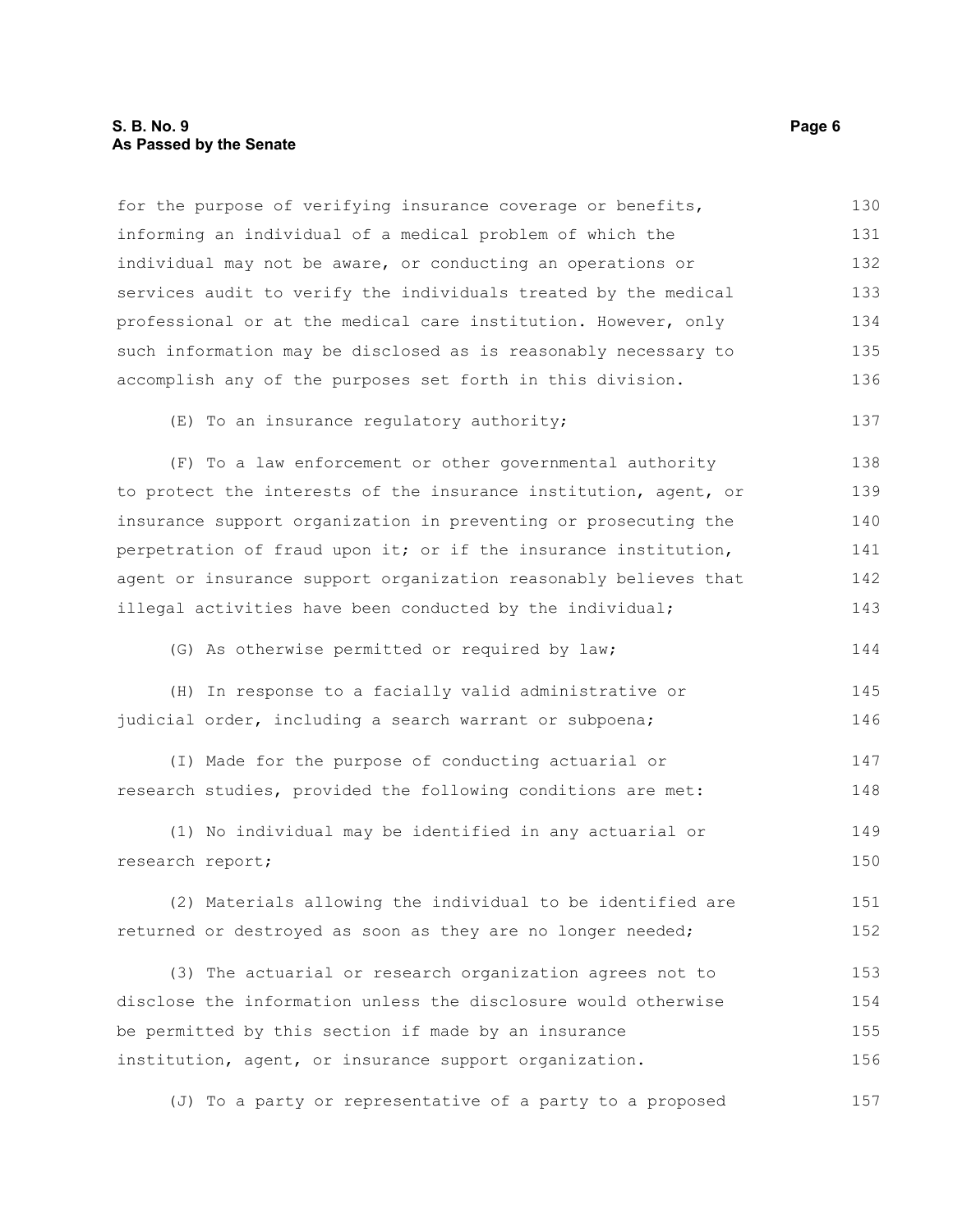#### **S. B. No. 9 Page 7 As Passed by the Senate**

or consummated sale, transfer, merger, or consolidation of all or part of the business of the insurance institution, agent, or insurance support organization, provided the following conditions are met: 158 159 160 161

(1) Prior to the consummation of the sale, transfer, merger, or consolidation, only such information is disclosed as is reasonably necessary to enable the recipient to make business decisions about the purchase, transfer, merger, or consolidation; 162 163 164 165 166

(2) The recipient agrees not to disclose the information, unless the disclosure would otherwise be permitted by this section if made by an insurance institution, agent, or insurance support organization.

(K) To a person whose only use of such information will be in connection with the marketing of a product or service, provided the following conditions are met: 171 172 173

(1) No medical record information, privileged information, or personal information relating to an individual's character, personal habits, mode of living, or general reputation is disclosed, and no classification derived from such information is disclosed; 174 175 176 177 178

(2) The individual has been given an opportunity to indicate that-he the individual does not want personal information disclosed for marketing purposes and has given no indication that he the individual does not want the information disclosed; 179 180 181 182 183

(3) The person receiving such information agrees not to use it except in connection with the marketing of a product or service. 184 185 186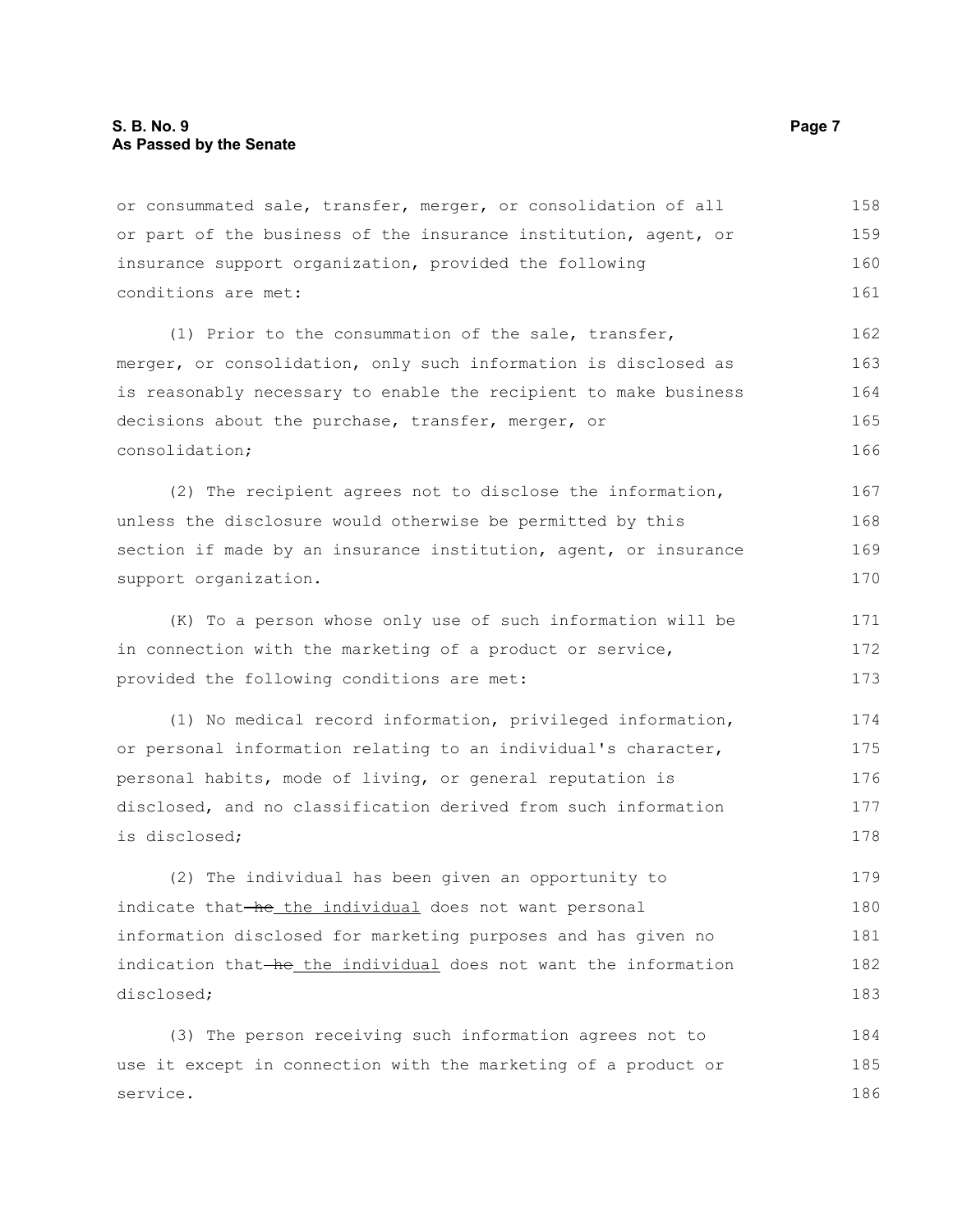### **S. B. No. 9 Page 8 As Passed by the Senate**

| (L) To an affiliate whose only use of the information will        | 187 |
|-------------------------------------------------------------------|-----|
| be in connection with an audit of the insurance institution or    | 188 |
| agent or the marketing of an insurance product or service,        | 189 |
| provided the affiliate agrees not to disclose the information     | 190 |
| for any other purpose or to unaffiliated persons;                 | 191 |
| (M) By a consumer reporting agency, provided the                  | 192 |
| disclosure is to a person other than an insurance institution or  |     |
| agent;                                                            | 194 |
| (N) To a group policyholder for the purpose of reporting          | 195 |
| claims experience or conducting an audit of the insurance         | 196 |
| institution's or agent's operations or services, provided the     | 197 |
| information disclosed is reasonably necessary for the group       | 198 |
| policyholder to conduct the review or audit;                      | 199 |
| (0) To a group policyholder as provided in section 3901.89        | 200 |
| of the Revised Code;                                              | 201 |
| (P) To a professional peer review organization for the            | 202 |
| purpose of reviewing the service or conduct of a medical care     | 203 |
| institution or medical professional;                              | 204 |
| $(P)$ (Q) To a governmental authority for the purpose of          | 205 |
| determining the individual's eligibility for health benefits for  | 206 |
| which the governmental authority may be liable;                   | 207 |
| $\frac{1}{2}$ (R) To a certificate holder or policyholder for the | 208 |
| purpose of providing information regarding the status of an       | 209 |
| insurance transaction;                                            | 210 |
| (R) (S) To a lienholder, mortgagee, assignee, lessor, or          | 211 |
| other person shown on the records of an insurance institution or  | 212 |
| agent as having a legal or beneficial interest in a policy of     | 213 |
| insurance, provided the following conditions are met:             | 214 |